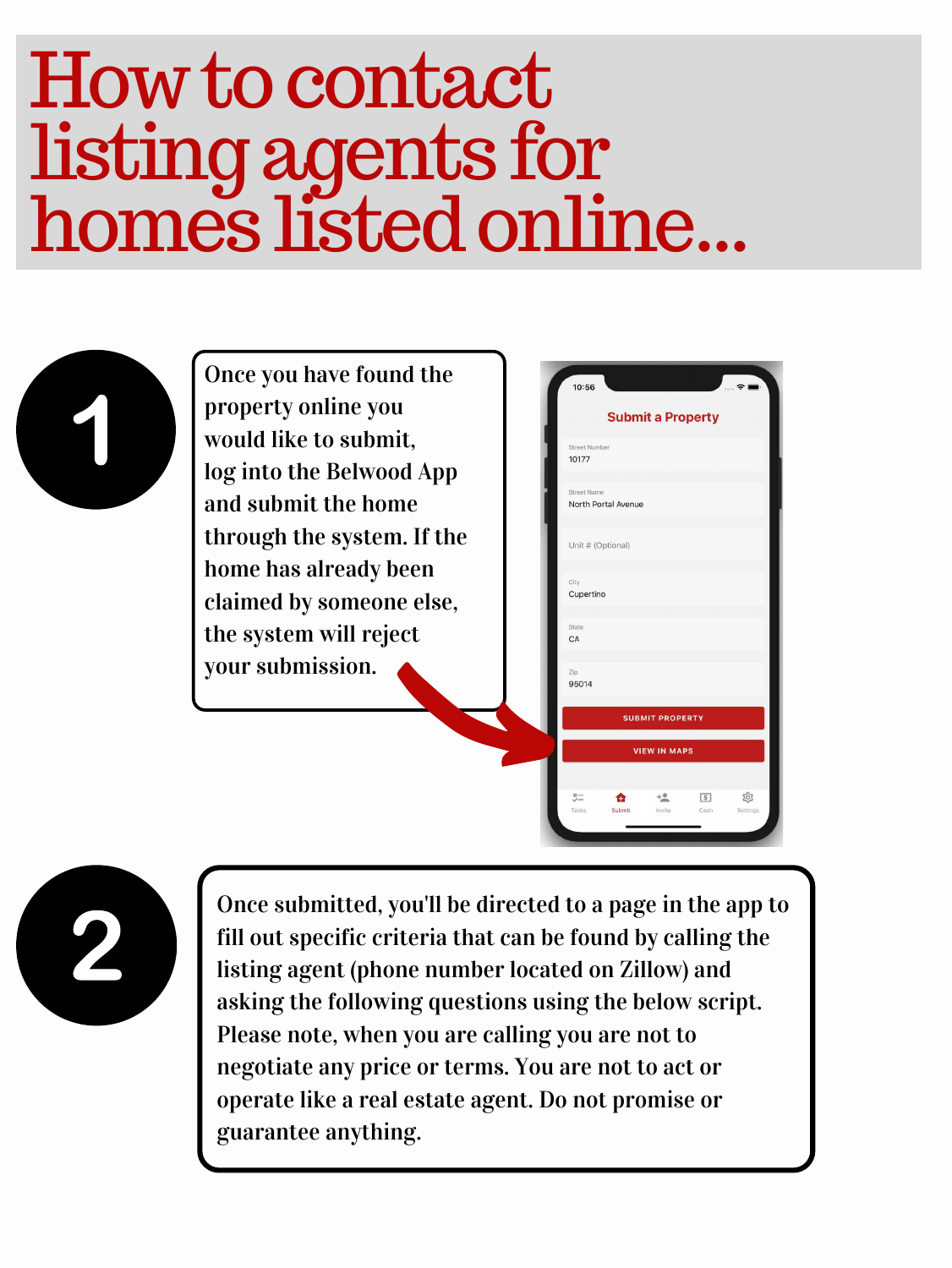"Hi  $\frac{1}{2}$  this is  $\frac{1}{2}$  with Belwood Investments. Belwood asked that I call and ask a few questions prior to submitting an offer. Do you have a few minutes? Great...

Can you confirm if this home is a HUD home or not?

Can you confirm if this home is up for auction or not?

Are there any tenants in the property? And if so, do they plan to stay or leave?

Why are the sellers selling? (Get as much detail as you can from this)

How many offers do you currently have?

Thank you for your time today, \_\_\_\_\_\_\_\_. I will make sure to pass this info along to my buyer and his team, and should they have any further questions, they will reach out!

Is the price negotiable? Belwood is a cash buyer, as-is, no contingencies, pays all title and escrow and can close in 10 days.

Can we expect a counter offer or is the seller looking for highest and best?

Is the seller looking for anything in specific with our offer? Cash, price, terms, quick close?

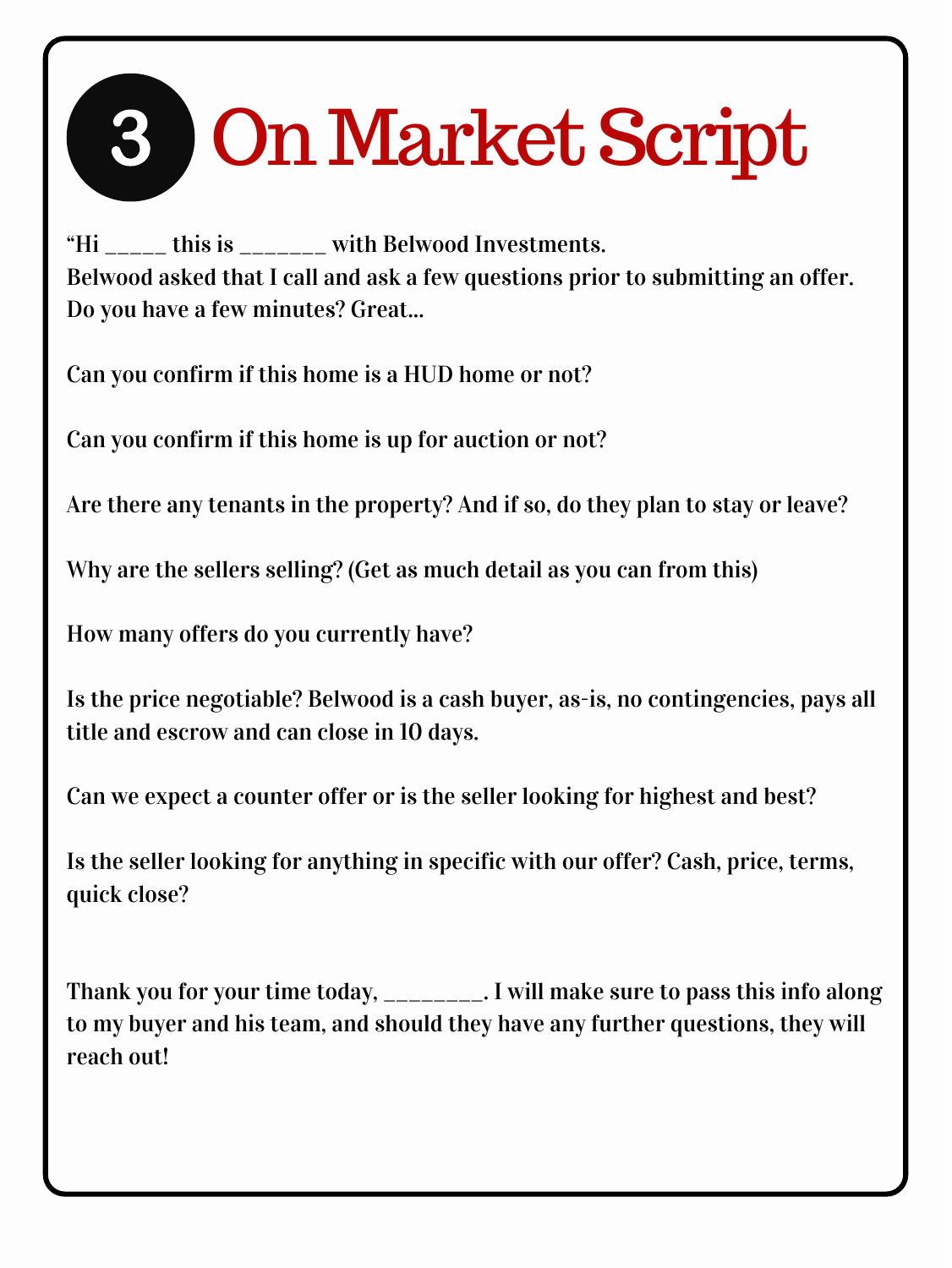

Once all information has been gathered, finish entry into the app and then submit!



When a property is accepted, you will receive a notification! Now keep in mind, this doesn't mean the home is 100% closed and a done deal. Belwood still has to walk the property, have numbers approved with the hedge fund and an investor needs to be paired with the home. Once those things happen, you will be notified from Belwood's staff the home is moving forward and will let you know an ETA of when the property will be closing. You can expect compensation within 72 hours of the home officially closing and on record with the county.

## What Belwood Investments will not purchase:

- 1. Anything facing or backing a busy street, commercial building or cemetery.
- 2. No duplexes or multi units at this time.
- 3. No homes with 1 acre or more of land.
- 4. Pride in ownership/no margin homes. AKA properties that just need paint and carpet are just UGLY and not FIXERS.
- 5. Nothing outside Sac/Placer/El Dorado counties (see boundary map attached).
- 6. The more suburban the better.